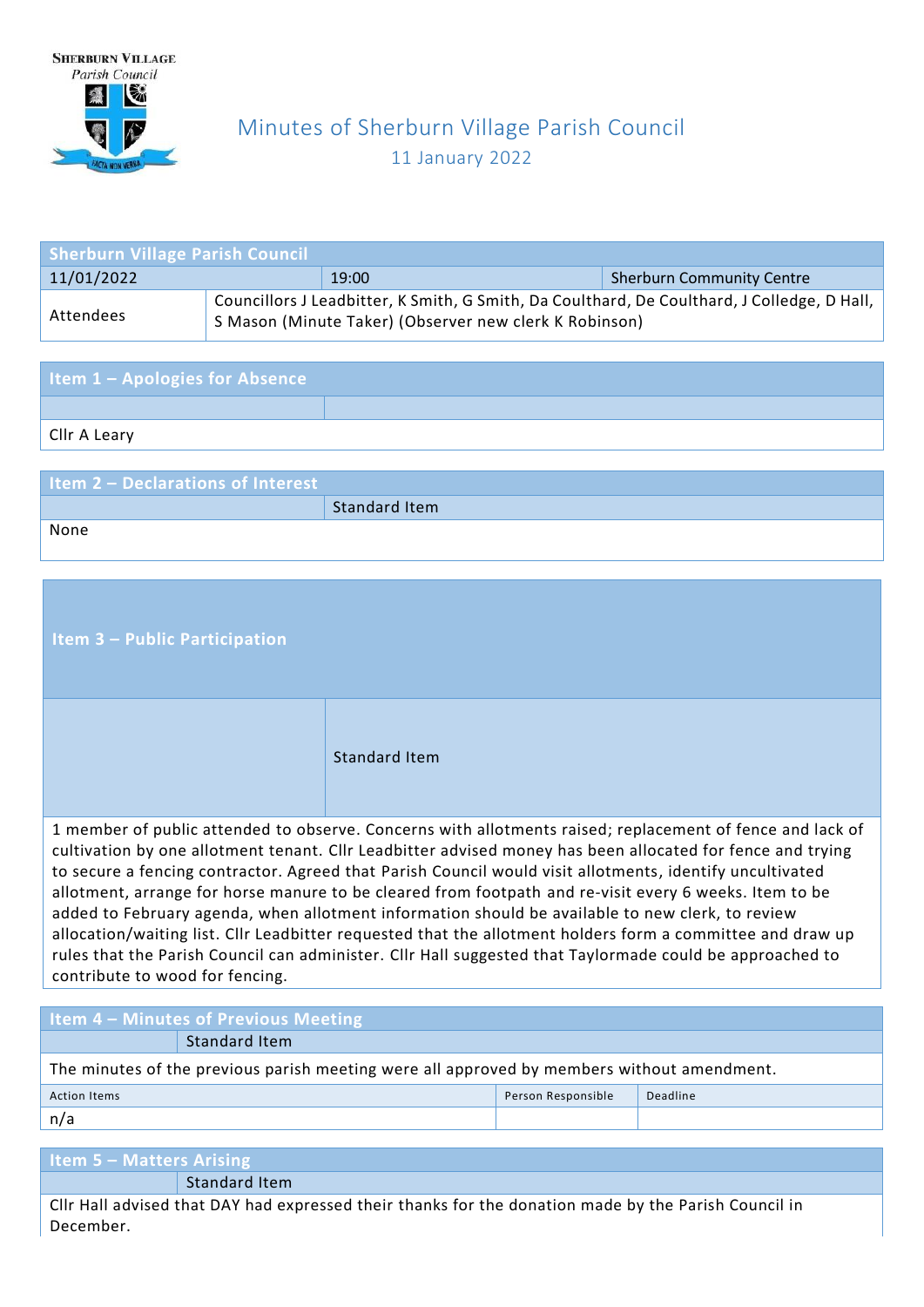## Cllr Leadbitter confirmed that the football teams are going address the football pitch issues themselves.

| Action Items | Person Responsible | Deadline |
|--------------|--------------------|----------|
|              |                    |          |

| <b>Item 6 - Planning issues</b> |  |
|---------------------------------|--|
|                                 |  |
|                                 |  |
| Standard Item                   |  |

No planning applications received.

Cllr David Coulthard asked for an update on the monies available from the Mill Lane development – Cllr Hall will check the latest position and seek progress on the drainage issue.

Cllr Hall advised that a draft scoping report for the County Council Town and Villages Fund for Economic Development is due at the end of January and the Parish Council will have the opportunity to contribute.

| <b>Item 7 – Police &amp; Crime Commissioner</b> |               |  |
|-------------------------------------------------|---------------|--|
|                                                 | Standard Item |  |
| No comments made on the report                  |               |  |

| Item 8 - Correspondence |                      |                    |          |  |
|-------------------------|----------------------|--------------------|----------|--|
|                         | <b>Standard Item</b> |                    |          |  |
| None                    |                      |                    |          |  |
|                         |                      |                    |          |  |
| <b>Action Items</b>     |                      | Person Responsible | Deadline |  |
|                         |                      |                    |          |  |
|                         |                      |                    |          |  |
|                         |                      |                    |          |  |

| Item 9 - Financial Matters                                                                              |               |  |  |
|---------------------------------------------------------------------------------------------------------|---------------|--|--|
|                                                                                                         | Standard Item |  |  |
| No comments made on the report.                                                                         |               |  |  |
| Unanimous approval of a £50 donation each to the Salvation Army and St Mary's Church for their help and |               |  |  |
| support at the Christmas Fair                                                                           |               |  |  |
| Deadline<br>Person Responsible<br><b>Action Items</b>                                                   |               |  |  |
| Parish Clerk<br>Provide £50 donations as above<br>February                                              |               |  |  |
|                                                                                                         |               |  |  |

| Item 10 - Football Pitch                                                                                    |  |  |  |
|-------------------------------------------------------------------------------------------------------------|--|--|--|
|                                                                                                             |  |  |  |
| Unanimous approval to Nigel Harris (NH) nomination as a Spokesperson and liaison point between the football |  |  |  |
| teams and Parish Council. NH will make decisions on whether the pitch is playable and then will seek Parish |  |  |  |
| Council authority.                                                                                          |  |  |  |
| Parish Council approved a donation of £80 towards the purchase of a battery powered lawn mower that will    |  |  |  |
| be used to cut the grass on the football pitch between County Council grass cutting.                        |  |  |  |

| Action Items                                           | Person Responsible  | Deadline |
|--------------------------------------------------------|---------------------|----------|
| Donation of £80 to be paid for lawn mower contribution | <b>Parish Clerk</b> | February |